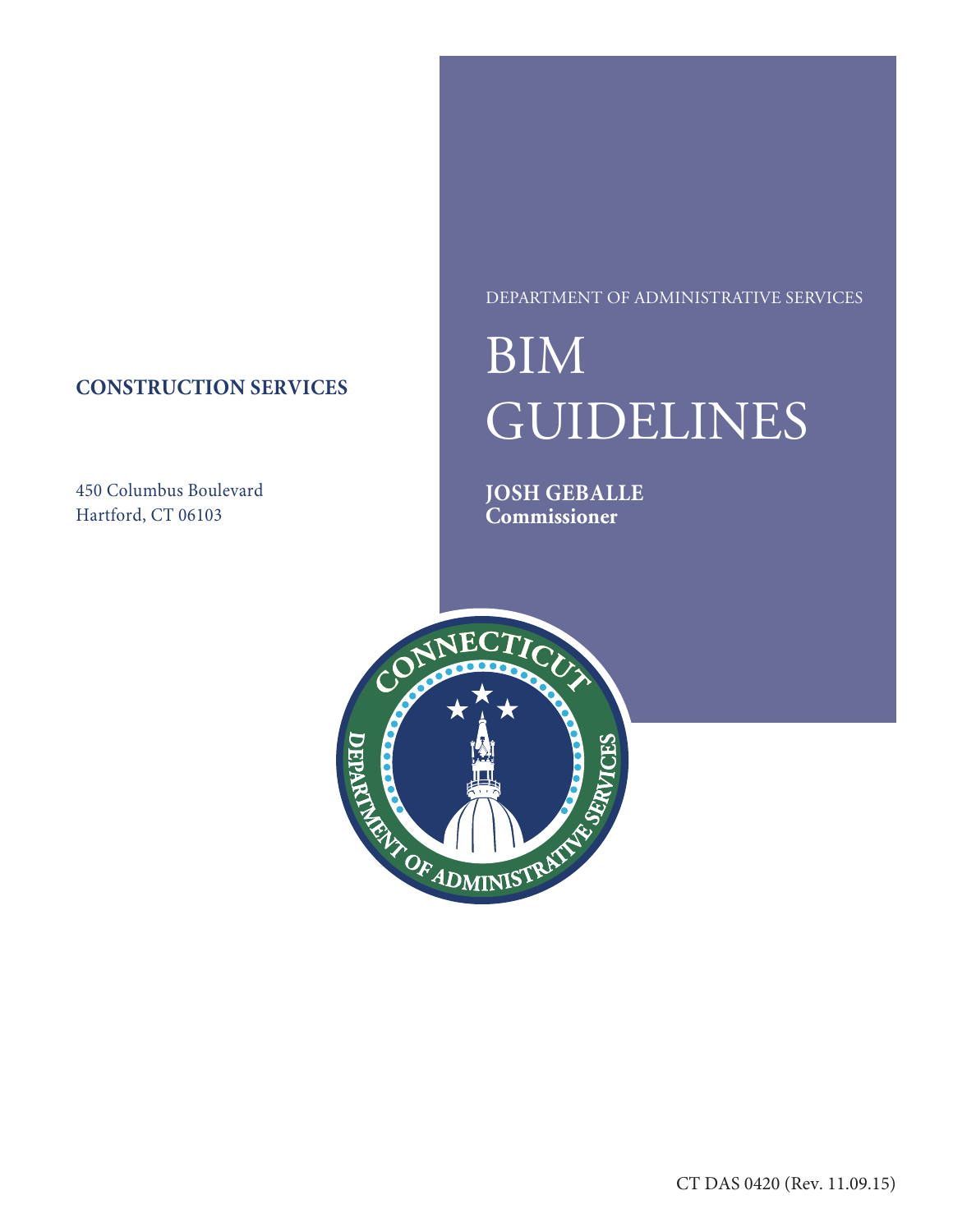

# **DAS BIM Guidelines**

## **BUILDING INFORMATION MODELING(BIM) LIST OF DESIGN, PRECONSTRUCTION AND CONSTRUCTION SERVICES**

## **SOFTWARE**

A. The project shall be designed and implemented using Building Information Modeling (BIM) authoring software and all subsidiary models as may be necessary for design, analysis, fabrication and construction. All subsidiary models must be interoperable and support robust exchange with the BIM authoring software.

## **MODELING GOALS**

- A. Throughout the design and construction phases, BIM will be utilized to develop a parametric model, derived data, and the coordinated discipline models for the project.
	- 1. Throughout the pre−construction phases, the Architect's (sometimes referred to as the "Designer") project design software and discipline specific tools will be utilized to develop and model the design of the project, to tag material components, systems and/or assemblies, generate schedule and derived data, create data bases, perform required analysis, clash avoidance, and develop 2−D and 3−D presentations and reviews. During construction, the Architect will develop, model and incorporate relevant approved change order sketches (SK's). Prior to achieving Final Completion of construction the Architect will incorporate all recorded (Record Drawings – as designed) conditions into the model. The final model must be purged of all views not associated with project sheets. (NOTE: Approved shop drawings and submittals will not be included into the model).
	- 2. During the pre−construction phases on a CM at Risk project, the Construction Manager (CM) may use the Architect's model to generate quantity takeoffs for estimating purposes, develop periodic clash reports and facilitate clash resolution reviews. During construction, the CM will provide virtual scheduling with updates, and utilize the upgraded models during coordination meetings to inform tradesmen of affected phases of construction. The model shall be used in the field to support reviews, site logistics, and ongoingconstruction.
	- 3. On some renovation projects, Building Information Model authoring software and processes may be inappropriate for the design and construction phases of the project. Such a case may be a very limited renovation project or a roofing replacement. In such instances, the Architect/ Engineer (A/E) team will advise the Department of Administrative Services of the possible reason(s) why utilizing BIM may be inappropriate. The Department Chief Architect, in conjunction with the Department Project Manager will make the final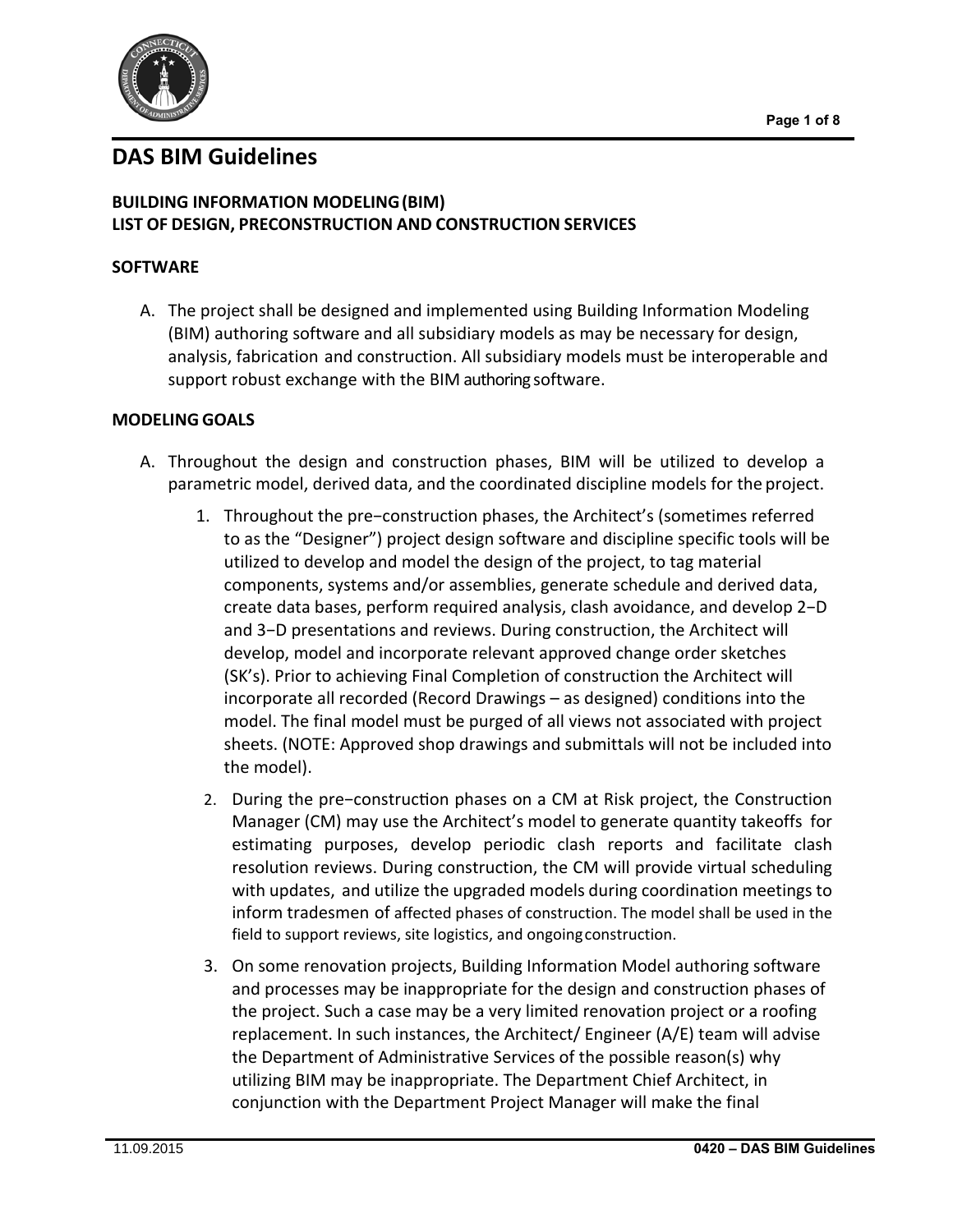determination regarding the use of BIM before the A/E contract is implemented.

## **GENERAL REQUIREMENTS**

- A. A description of how the modeling goals will be met (i.e., a BIM Execution Plan (BIMxP)) is required by the Architect and, subsequently, by the Construction Manager (CM).
- B. Department will provide a template of its standard BIM Execution Plan Outline (see appendix A) to the Architect to create the "Architect's BIM Execution Plan". The Architect's BIMxP shall identify how the Architect and the engineering disciplines (i.e., the design team) will develop, be responsible for, and incorporate their information into the coordination model, and provide decision support and model reviews. The BIM model will be developed, managed and coordinated by the Architect. The Architect's BIMxP will identify their proposed in−house or outsourcing plan, and all software programs that will be used to satisfy the design modeling goals, analysis, decision support and reviews. The BIMxP must be consistent with the format and principles of the BIM Execution Plan Outline (the "BIMxP Outline"). In addition, the BIMxP will include a Model Content Matrix (Appendix B) that will be completed by the design team in conjunction with the CM or GC. The BIM Guidelines complement The Consultants Procedure Manual, the A/E's Contract with the Department and the Owner−CM Agreements. The BlMxP Outline and Model Content Matrix are incorporated herein by reference and copies are available on the DAS / Division of Construction Services website. In the event of any conflict between the BIMxP Outline these BIM Guidelines or the contract between the Department and the A/E, Construction Manager , then the provisions of these DAS BIM Guidelines and the respective contract will take precedence as it relates to the development and use of BIM.
	- 1. For CM at Risk projects, it is recognized that the Construction Manager (CM) may be named before the Architect has completed the Design Intent Model. The primary activity of the CM in this situation will be the provision of pre−construction services per the CM's contract. It is expected the CM will be proficient in Building Information Modeling technology. Where such services may impact the development of the Building Information Model, the Architect will collaborate with the CM to insure the BIM reflects the input of the CM. Furthermore, the CM will advise the Architect in matters where the expertise of the CM can complement and/or supplement that of the Architect.
- C. When multiple users and project models are anticipated a project working point shall be established and documented in the BIMxP. The project working point shall be placed on a separate workset and easily identifiable in both plan and elevation. All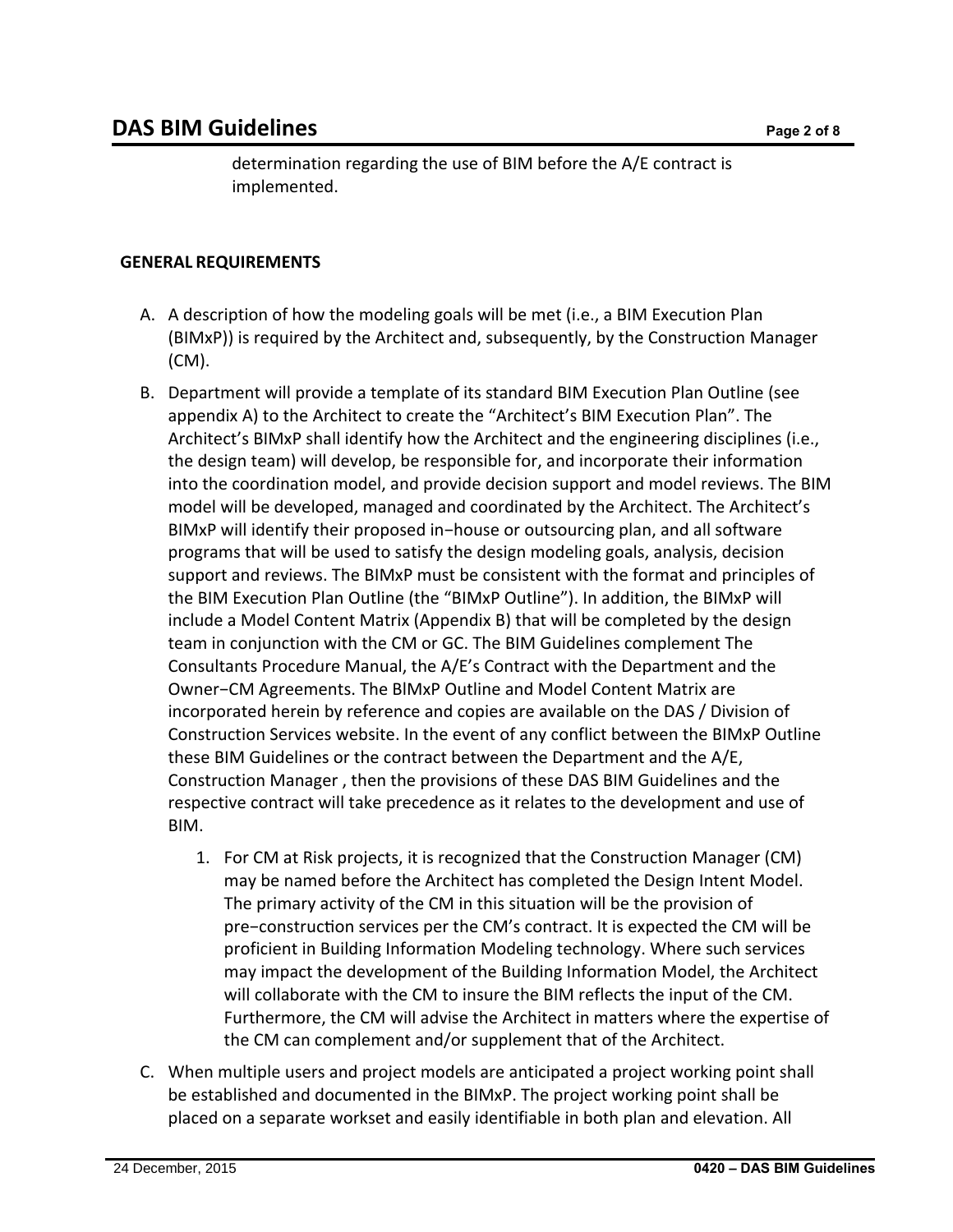models that are to be linked together shall use the same project working point

- D. All model deliverables shall be saved and delivered in their native format (i.e.,.rvt for Revit, .pln for ArchiCAD, etc.) and in IFC format, .dwg and .dwf format, .nwd, .nwf, .nwc as required and distributed to project team members.
- E. The project team will have access to the current model throughout the design, pre− construction and construction phases. "Project team" is defined as: Architect, Engineering Consultants to the Architect, relevant third parties, the Department and CM.

## COORDINATION AND CLASH DETECTION

- A. A team approach is required for the BIM process. The model will be used with different parties for different tasks. For example, as part of the integration and virtual coordination scope of work, the Architect will make design files available to the CM who will integrate all 3D content into the appropriate clash detection program (such as Navisworks) to satisfy the CM modeling goals. The Architect and CM will work collaboratively to resolve all detected clashes and develop an end product model that represents a fully workable, constructible project; with phasing projected and linked to the virtual schedule (where required by the BIMxP). If early packages are bid, it is understood that the model may not be fully developed for those work elements (i.e., substructure, superstructure and under−slab utilities); however, the end product model must be complete and approved by the Department
- B. Project Manager prior to receiving final bids.
	- 1. Physical conflicts exceeding the specified tolerance of 0.5 inch (to be adjusted in consultation with the project design team and the Department) will be documented and provided to the Architect for review.
	- 2. All adjustments to resolve conflicts, as determined by the design team, will be incorporated in the 3D model before a new integration and clash detection iteration is performed.
	- 3. Attendance at specific coordination meetings with the design team, the CM and the Department, is required (virtual collaboration may be permitted by the Department Project Manager). These milestones will be identified in the BIMxP. At the discretion of the Department Project Manager, collaboration tools such as Autodesk 360 may be used.
	- 4. The Architect, and the CM, GC or DB team, as appropriate, will be responsible to update the Department Project Manager on the status of the model coordination, analysis, virtual scheduling and quantity takeoffs as a standard agenda item at all project meeting.

## COMMUNICATION ANDMANAGEMENT

A. The Architect and the CM , as appropriate, shall each appoint a "BIM Manager". The BIM Manager(s) will be responsible for receiving modeling information from their related team and enduring the model information is correct, being communicated, updated and incorporated into a master building information model. Each party is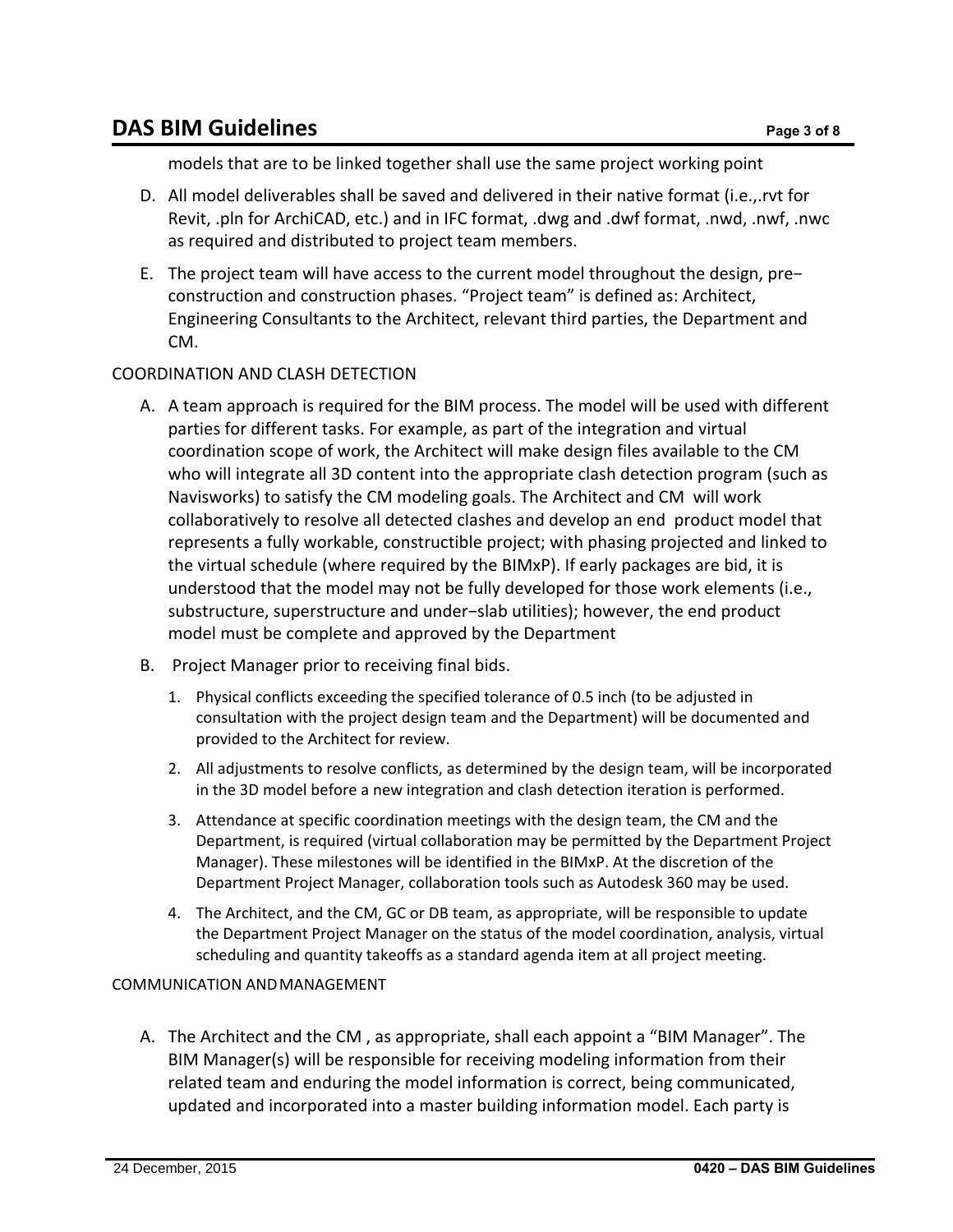# **DAS BIM Guidelines** Page 4 of 8

responsible for maintaining any individual design or analysis models and providing their modeling information, at appropriate intervals.

- 1. An FTP or project website or other appropriate collaboration/communications tools will be provided by the Architect throughout the design and construction phases. The project website will be used by the project team. The FTP or project website will be password protected and is required to be accessible for only one project.
- 2. **During the design phase**, the Architect will be the primary BIM Manager/Coordinator and will have primary responsibility for data management and standards. The architect will coordinate with the BIM activities of the CM .
- 3. **During construction,** the CMwill be the primary BIM Manager/Coordinator. The CM/GC will coordinate with the Architect to ensure the design model is maintained and updated for the purposes of coordination and record model/drawings or other purposes as outlined in the BIMxP
- 4. Uniformat and Omniclass for model element identification and classification is to be used. Adherence to appropriate Department CAD standards, functional space naming, and room numbering will be documented in the BIMxP. **COBie data documentation may be a required project goal. It is the responsibility of the Architect or the DB team to identify the User‐Agency's data requirements, if any, while developing the BIMxP**

## **MODEL ELEMENTS ("The Model")**

The determination of specific elements to be modeled and the Level of Development is intended to be a collaborative process led by the Architect incorporating the Project Goals, Owner Deliverables and other requirements and will be recorded as part of the BIMxP and Model Element Matrix. For reference, please visit www.BIMforum.org/LOD for the most current Level of Development Specification produced by the BIM forum.

- A. Site/Civil Elements
	- 1. Existing Conditions Modeling
		- a. Existing site grading surface modeling of the entire property. The surface model shall extend 50' beyond the property line in all directions to provide site context to the information model.
		- b. Existing manhole locations shall be modeled with appropriate depth and size of existing structures. Pipe inverts and pipe sizes should be modeled and extended 10' minimum in direction of pipe location from the existing manholes.
		- c. Elements to include in the basic site plan model are:
			- i. Surface model contours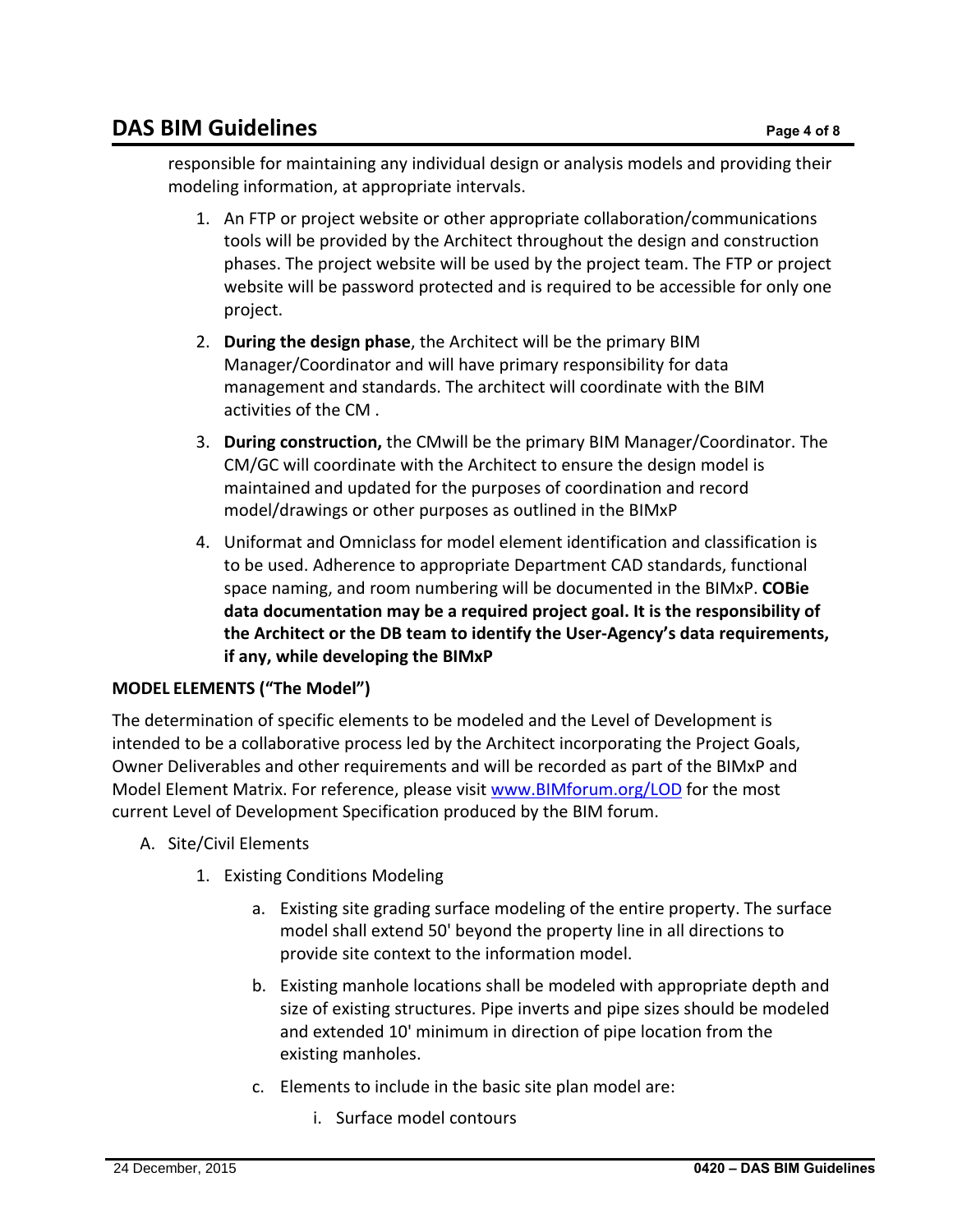- ii. Architectural massing model of surrounding buildings
- iii. Driveways
- iv. Parking areas
- v. Walkways
- vi. Landscaping beds
- vii. Trees
- viii. Utility Poles
- ix. Other Street Furniture
- x. Major underground utilities (primary electrical feed, water mains, sewer connection, etc.)
- 2. Proposed Site Modeling
	- a. Proposed site grading surface model should extend to the property line.
	- b. Proposed manholes and piping elevations should be modeled with sloping or horizontal gradients as designed.
	- c. All underground piping should be modeled to within 10' of the proposed building footprint.
	- d. All proposed vehicular paving and pedestrian walkway paths should be modeled with appropriate slopes and elevations.
- B. Architectural Elements
	- 1. The architectural model is to include, without limitation, partition walls, ceilings, chases, door and window openings, exterior envelope, roof, stairs and railings.
		- a. Interior partitions at correct thickness and height.
			- i. Tag types (ratings, masonry, drywall, shaft wall, glass block, etc.)
		- b. MEP chases (vertical)
		- c. Elevator shafts
		- d. Stairwells
		- e. Finish floor at correct elevation and thickness
		- f. Ceilings at correct elevation and thickness
			- i. Tag types (ratings, drywall, acoustical, etc.)
		- g. Exterior envelope at correct thickness with proposed exterior material facing to the outside
			- i. Tag material types (masonry, curtain wall, metal panel, rain screen, etc.)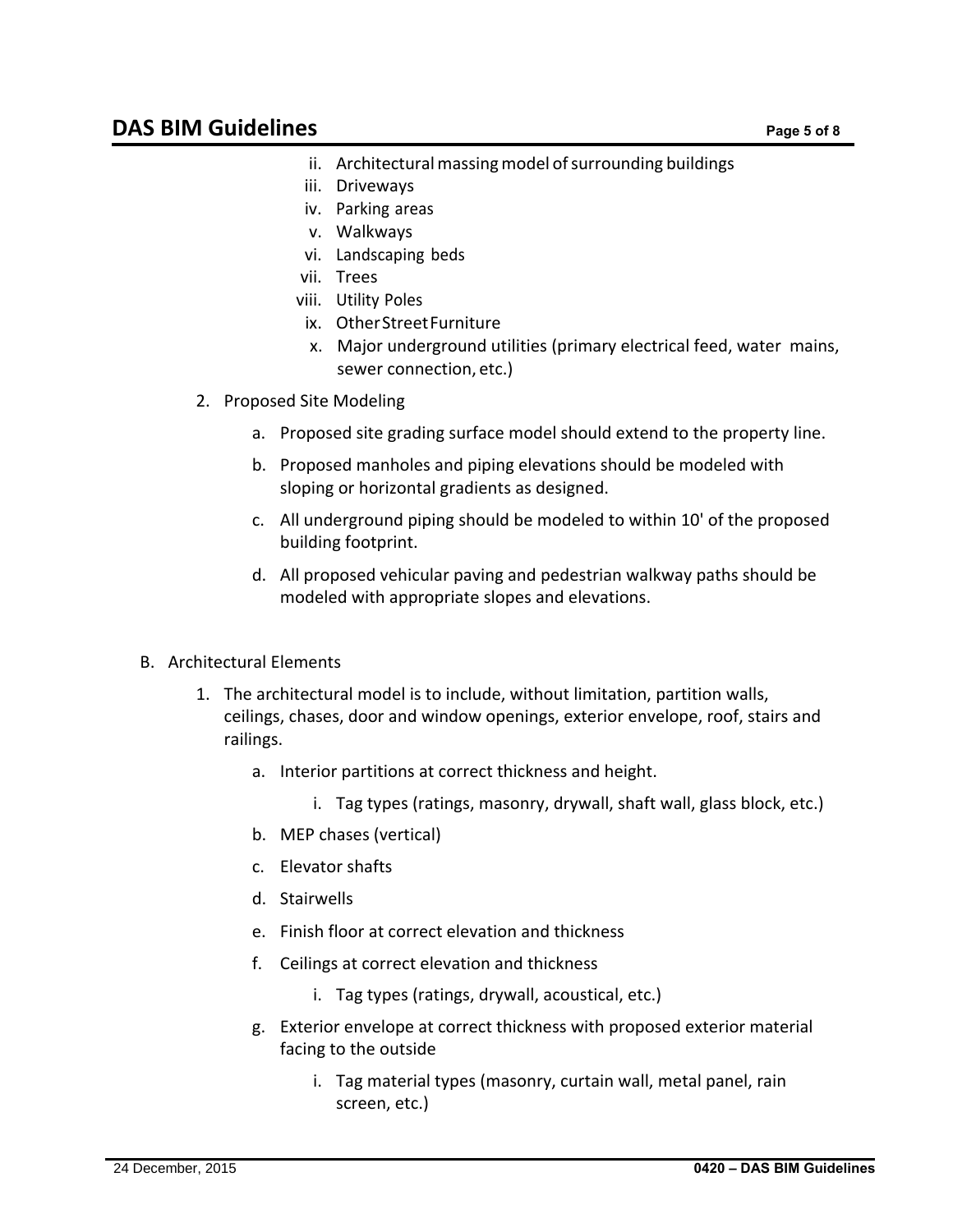# **DAS BIM Guidelines** Page 6 of 8

- h. Interior and exterior door sizes, locations, and ratings
- i. Reflected ceiling plans of all levels with recessed light locations modeled with approximate dimensions and elevations of lighting fixtures, speakers, etc.
- j. Furniture layouts corresponding to the Furnishings and Equipment (F&E) requirements of the client agencies.
	- i. Furniture and equipment simulations to be similar in dimensions to actual proposed (use manufacturers models if available and to the extent they are consistent with the LOD set forth in the BIMxP).
- k. All interior storage units, cabinetry, racks, shelving, etc.
- C. Structural Elements
	- 1. Structural modeling will include, but not be limited to, all substructure elements (i.e., spread footings, piles, foundations, grade beams, etc.), all superstructure elements (i.e., beams, columns, girders, framing and bracing sans connection details, shear elements, bearing walls, etc.), structural floor and roof decks, elevator shafts and stairwells. When necessary, the structural modeling will be developed first to correspond to an early bid package.
	- 2. All openings greater than one square foot in area. Including floors, roofs and walls.
- D. Mechanical, Electrical, Plumbing and Fire Protection (MEPFP) Elements
	- 1. MEPFP modeling will include, but not be limited to, all horizontal and vertical solid and flexible duct runs, modeled at correct sizes, slopes and shapes. All mechanical equipment elements should be designed and modeled based on largest case manufacturers equipment (i.e., RTU's, VAV boxes, boilers, generators, chillers, etc.), in order to assure adequate physical space to accommodate "worst case" scenarios. Equipment clearances for access, service space requirements, gauge readings, access plates, valve clearance and other operational clearances are to be modeled.
		- a. Mechanical / sheet metal
			- i. Ducts (including insulation)
			- ii. Air handling equipment
			- iii. Boilers
			- iv. Pumps
			- v. Associated piping  $-1\frac{1}{2}$  and larger (piping to be modeled to its outside diameter, including insulation).
			- vi. Supply and return louvers, grilles and diffusers
		- b. Plumbing
			- i. Piping 1 ½" and larger (piping to be modeled to its outside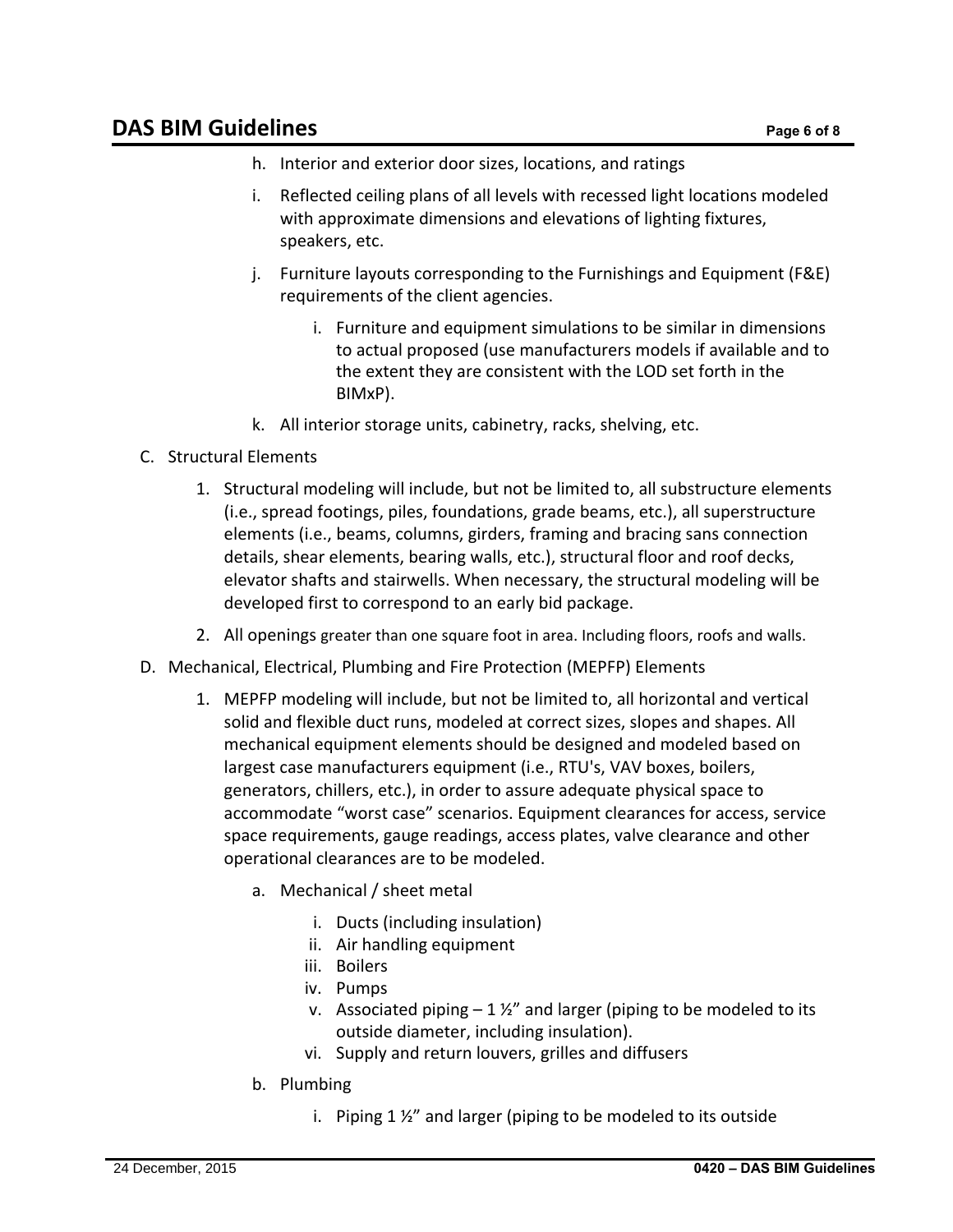diameter, including insulation)

- ii. Risers
- iii. Pitched drains (i.e., roof drain mains, etc.)
- iv. Pumps and equipment
- v. Fixtures will be located with penetration stub into walls, floors and ceilings
- vi. Sleeved objects will be located in all exterior penetrations to the correct outside diameter
- c. Fire Protection
	- i. Piping  $-2$ " and larger in concealed areas,  $1$ " and larger for exposed.
	- ii. Valves including fire department connections and test headers.
	- iii. Equipment including fire pumps and controllers.
	- iv. Sprinkler heads aligned with the reflected ceiling plans
	- v. Risers Isometric diagrams
	- vi. Sleeve locations for all exterior walls
	- vii. Sprinkler zone plans indicating the areas served and the type of system provided.
- d. Electrical
	- i. Conduit  $-1\frac{1}{2}$  and larger
	- ii. All major equipment
	- iii. Switchgear
	- iv. Transformers
	- v. Panel boards
	- vi. Generators
	- vii. Conduit
	- viii. Locate and model all lighting fixtures as the overall required embed volume d.
- e. Fire Protection
	- i. Equipment (i.e., fire pumps, hose racks, standpipes, etc.)
	- ii. Risers
	- iii. All piping
- f. AV/IT and Security may be required per the BIMxP

## **4D CONSTRUCTION PHASINGMODEL**

- A. General Information Modeling Requirements
	- 1. The CM shall review the coordinated design model at various stages of design for constructability, costing and scheduling purposes.
	- 2. The Architect shall incorporate reasonable changes requested by the CM. If the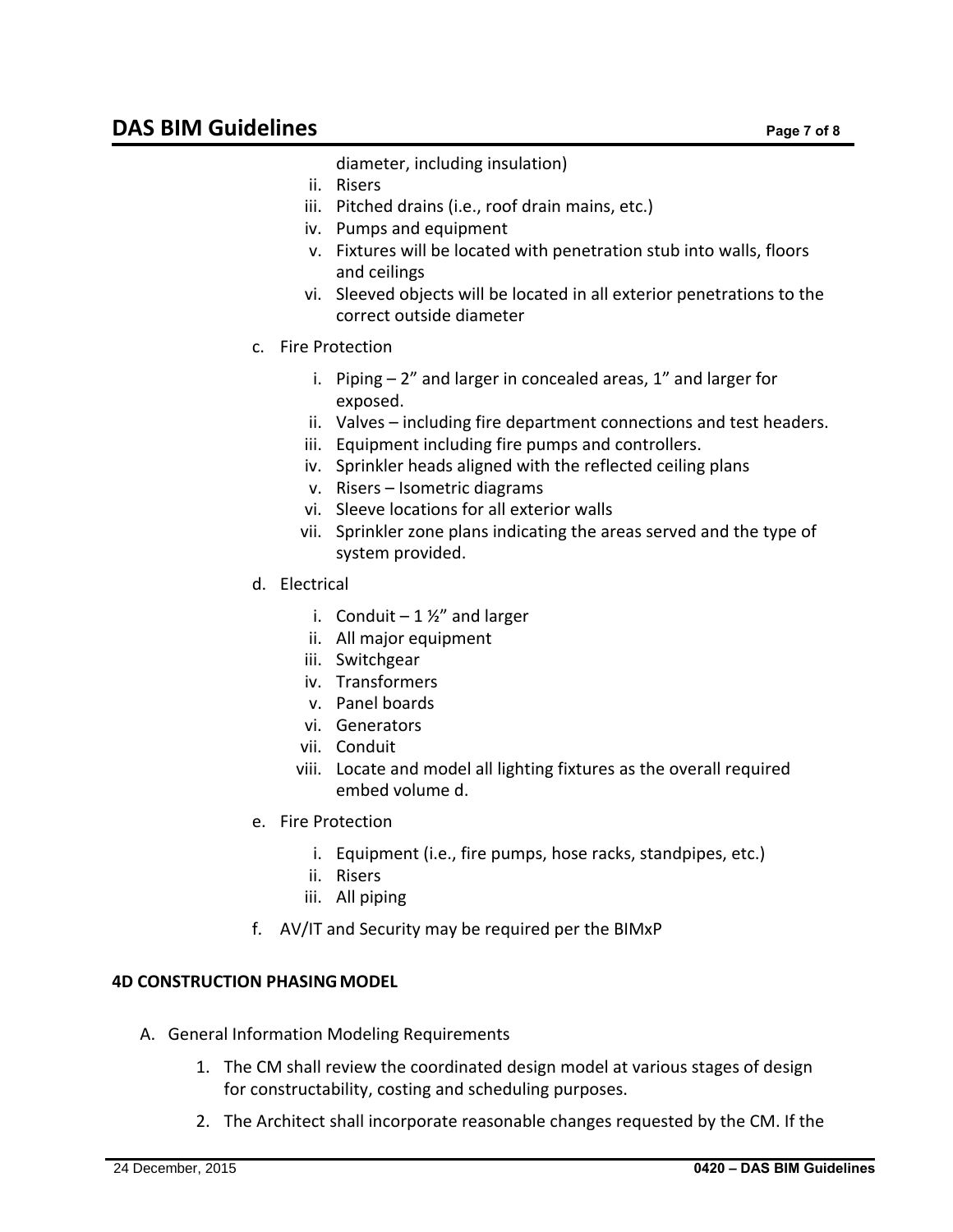CM plans to construct the project in phases for scheduling purposes, the CM will inform the Architect of planned construction phasing and the CM will update the model accordingly.

- B. Preparation of the 4D Construction Phasing Model
	- 1. The CM shall integrate its approved, electronic CPM schedule with the coordinated design model using a program such as Navisworks. This will occur at approximately 50% DDs (with emphasis on early package elements), 50% CDs, and 100% CDs, or more frequently if required by the Department Project Manager. At completion of CDs a two−week minimum time period will be used to provide a final clash detection review and report with work points, accommodate any last minute changes or modifications by the Architect, and allow the Architect to correct any clashes prior to soliciting final package bids. The intent is to provide bidders with bid documents based on a coordinated model that can be constructed within the scheduled timeframe barring unforeseen conditions and/or Owner−initiated changes.
	- 2. The CM is responsible for model object/ schedule activity resolution and correlation. The CM will provide the Architect with any revised phasing logic information so appropriate model edits that may be required can be accommodated.
	- 3. The CM will use "Task Types" and "Appearance Definitions" within Navisworks (or approved equal) to communicate the following:
		- a. (trades by color)
		- b. (critical path by color)
		- c. (other as necessary)
	- 4. The CM, GC, or DB team shall use Navisworks or other approved scheduling software to communicate design intent, means and methods (where possible) and sequencing of work to subcontractors in pre−bid meetings.
	- 5. Updated or "status" 4D schedules will be prepared for monthly construction coordination meetings. There is the need to have 4D Virtual Construction Model meetings (beginning of each month), chaired by the CM, GC, or DB team, at which all subcontractors field supervisors whose tradesmen will work that month will need to address the projected following month of work. In the event that one or more subcontractors may prepare 3D models for their own execution of work the CM shall review for acceptability and, if deemed acceptable and consistent with the CM's control of the work and the Department Project Manager, the CM, shall incorporate this 3D content into the coordinated design (Navisworks, or equal) model.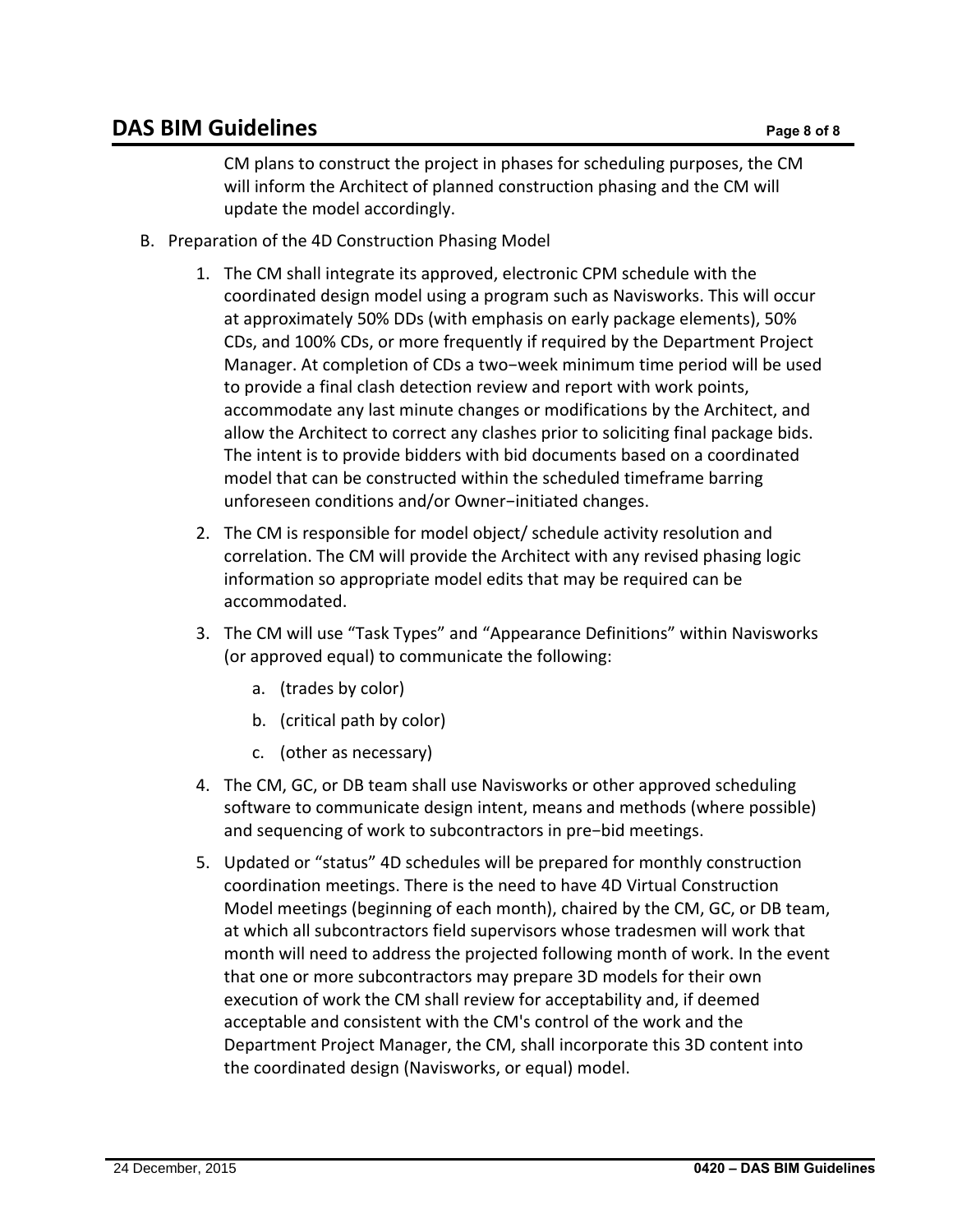# Appendix A

## **Sample BIM Execution Plan Outline**

## **BIM Goals**

What are the project specific goals for the use of BIM Specific Project Challenges Owner Requirements

## **Model Managers**

Contact information for Project Team

### **Planned Models**

An outline of what models are expected at each phase of the project

### **Model Platform and Software**

A description of what software and file formats will be used for each discipline/purpose during the project

### **Model Development Specification**

Means to describe the expected model content, by discipline and phase including expected uses. This would include a description of the content that goes beyond a simple LOD number. The following documents can be utilized to describe the model content and expected uses:

AIA‐E203 Building Information Modeling and Data Exhibit Model Content Matrix (Appendix B)

## **Owner Deliverable Requirements**

What is to be delivered at the end and any other points in the project?

## **Clash Detection and Coordination**

Outline the general expectations Model color schemes for model objects (colors by discipline) Expected Collision Tests and Tolerances

### **Model Sharing and Handoff**

A description of how, when and under what terms models will be shared with both internal and external project team members including:

Collaboration Platform

Model exchange schedule

License template for external sharing

If model management will change during the course of the project describe how, when and under what terms that will happen

### **Milestones**

Outline team expectations for BIM specific meetings and checkpoints to inform and update the BIM Execution Plan. The following are recommended:

Project Kickoff Design Phases Construction Manager Onboarding Construction Startup Sub‐Contractor Engagement Closeout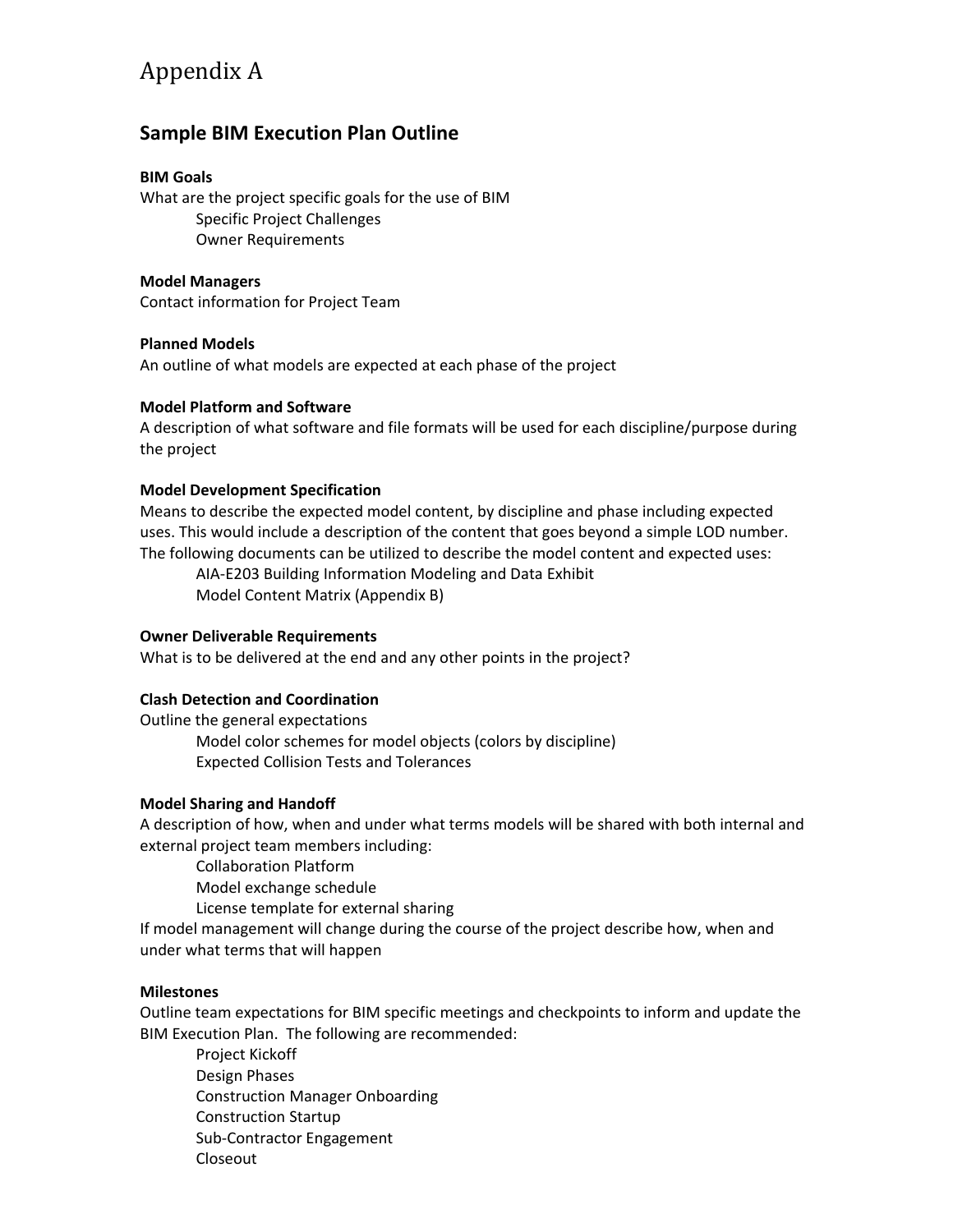

## **Model Content Matrix**

**Insert Project Number / Name Draft Date:**

**Definitions:**

 MEA ‐ Model Element Author ‐ firm name LOD ‐ Level of Design

|              | System                     | <b>LOD</b> | <b>MEA</b> | File<br>Platform                        | Workset                  | <b>Notes</b>                                                                                                                                                                                                                                                                  | Expected Use by CM / GC                                                                                                                  | <b>Comments</b>                                           |
|--------------|----------------------------|------------|------------|-----------------------------------------|--------------------------|-------------------------------------------------------------------------------------------------------------------------------------------------------------------------------------------------------------------------------------------------------------------------------|------------------------------------------------------------------------------------------------------------------------------------------|-----------------------------------------------------------|
|              |                            |            |            |                                         |                          |                                                                                                                                                                                                                                                                               |                                                                                                                                          |                                                           |
| Substructure | Foundations                | 200        | STR        | Revit 2014 XXX_XX_STR_S12_Central.rvt   | <b>Structual Framing</b> | Cast in place concrete modeled to correct<br>size and location including masonry shelf.                                                                                                                                                                                       |                                                                                                                                          | Information in these rows provided for<br>sample purposes |
|              | Slab on Grade              | 200        | <b>STR</b> | Revit 2014 XXX_XX_STR_S12_Central.rvt   | <b>Structual Framing</b> | Modeled to approximate size more<br>definition required, major slab steps to be<br>modeled, Minor depressions are not likely<br>to be modeled.                                                                                                                                | Slab steps and depressions are important to <i>Information in these rows provided for</i><br>CMR for coordination of underslab utilities | sample purposes                                           |
|              | <b>Floor Construction</b>  | 200        | <b>STR</b> | Revit 2014 XXX XX STR S12 Central.rvt   | <b>Structual Floors</b>  | Elevated slabs modeled to approximate size   Kicker locations are important to CMR<br>and composition<br>Structural steel modeled with correct beam<br>and column sizes, locations and orientation.<br>Kickers are not modeled nor are gusset<br>plates at bracing            |                                                                                                                                          | Information in these rows provided for<br>sample purposes |
|              |                            | 200        | ARCH       | Revit 2014 XXX_XX_Shell_A12_Central.rvt | <b>Building Shell</b>    | Architectural Edge of Slab Model, this will<br>reflect the design intent of the edge of slab<br>including openings greater than 12"                                                                                                                                           |                                                                                                                                          | Information in these rows provided for<br>sample purposes |
|              | <b>Roof Construction</b>   | 200        | <b>STR</b> | Revit 2014 XXX_XX_STR_S12_Central.rvt   | <b>Structual Framing</b> | Elevated slabs modeled to approximate size<br>and composition<br>Structural steel modeled with correct beam<br>and column sizes, locations and orientation                                                                                                                    |                                                                                                                                          | Information in these rows provided for<br>sample purposes |
|              |                            |            |            |                                         |                          |                                                                                                                                                                                                                                                                               |                                                                                                                                          |                                                           |
| Exterior     | <b>Exterior Walls</b>      | 200        | ARCH       | Revit 2014 XXX_XX_Shell_A12_Central.rvt | <b>Building Shell</b>    | Modeled to approximate length, width and<br>location. Exterior wall may reflect a clash<br>with structural slabs and foundations                                                                                                                                              |                                                                                                                                          | Information in these rows provided for<br>sample purposes |
|              | <b>Exterior Windows</b>    | 200        | ARCH       | Revit 2014 XXX_XX_Shell_A12_Central.rvt | <b>Building Shell</b>    | Individual and ganged windows modeled to<br>correct size and orientation, Tagged and<br>Typed<br>Window wall systems generically modeled<br>indicating approximate, opening size and<br>location as well as mullion layout, all joint<br>conditions require reference details |                                                                                                                                          | Information in these rows provided for<br>sample purposes |
|              | <b>Exterior Doors</b>      | 200        | ARCH       | Revit 2014 XXX_XX_Shell_A12_Central.rvt | <b>Building Shell</b>    | Modeled to correct size and orientation<br>Tagged and Typed                                                                                                                                                                                                                   |                                                                                                                                          | Information in these rows provided for<br>sample purposes |
|              | <b>Roof Coverings</b>      | 200        | ARCH       | Revit 2014 XXX_XX_Shell_A12_Central.rvt | <b>Building Shell</b>    | Sloped or Horizontal surfaces to<br>approximate, width and length, not<br>including, overlap, vertical parapet covering<br>or other joint conditions                                                                                                                          |                                                                                                                                          | Information in these rows provided for<br>sample purposes |
|              | <b>Roof Openings</b>       | 200        | ARCH       | Revit 2014 XXX_XX_Shell_A12_Central.rvt | <b>Building Shell</b>    | Modeled to approximate length, width and<br>location for openings larger than 12"                                                                                                                                                                                             |                                                                                                                                          | Information in these rows provided for<br>sample purposes |
|              |                            |            |            |                                         |                          |                                                                                                                                                                                                                                                                               |                                                                                                                                          |                                                           |
| Interiors    | <b>Interior Partitions</b> |            |            |                                         |                          |                                                                                                                                                                                                                                                                               |                                                                                                                                          |                                                           |
|              | <b>Interior Glazing</b>    |            |            |                                         |                          |                                                                                                                                                                                                                                                                               |                                                                                                                                          |                                                           |
|              | <b>Interior Doors</b>      |            |            |                                         |                          |                                                                                                                                                                                                                                                                               |                                                                                                                                          |                                                           |

**Appendix B**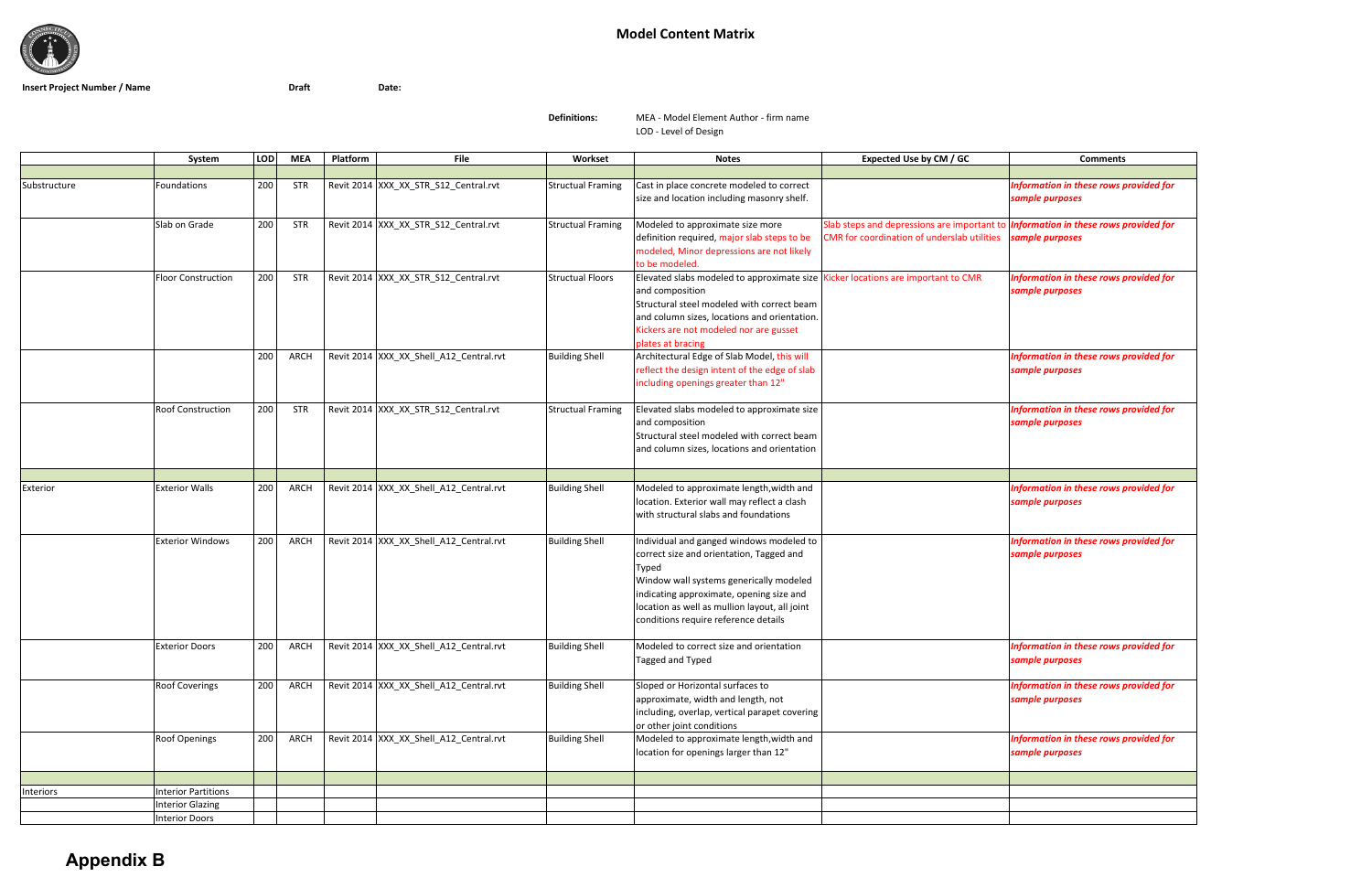

## **Model Content Matrix**

**Insert Project Number / Name Draft Date:**

**Definitions:**

MEA ‐ Model Element Author ‐ firm name

LOD ‐ Level of Design

|                                  | System                         | <b>LOD</b> | <b>MEA</b> | Platform | File | Workset | <b>Notes</b> | Expected Use by CM / GC | <b>Comments</b> |
|----------------------------------|--------------------------------|------------|------------|----------|------|---------|--------------|-------------------------|-----------------|
|                                  | <b>Stair Construction</b>      |            |            |          |      |         |              |                         |                 |
|                                  | <b>Stair Finishes</b>          |            |            |          |      |         |              |                         |                 |
|                                  | <b>Wall Finishes</b>           |            |            |          |      |         |              |                         |                 |
|                                  | <b>Floor Finishes</b>          |            |            |          |      |         |              |                         |                 |
|                                  | Ceiling Finishes               |            |            |          |      |         |              |                         |                 |
|                                  | Elevators                      |            |            |          |      |         |              |                         |                 |
|                                  |                                |            |            |          |      |         |              |                         |                 |
| <b>Equipment and Furnishings</b> | Equipment                      |            |            |          |      |         |              |                         |                 |
|                                  |                                |            |            |          |      |         |              |                         |                 |
| <b>Building Sitework</b>         | Landscaping                    |            |            |          |      |         |              |                         |                 |
|                                  |                                |            |            |          |      |         |              |                         |                 |
| MEP Generalizations              | <b>HVAC Ductwork</b>           |            |            |          |      |         |              |                         |                 |
|                                  | <b>Hydronic Piping</b>         |            |            |          |      |         |              |                         |                 |
|                                  | Plumbing                       |            |            |          |      |         |              |                         |                 |
|                                  | Electrical                     |            |            |          |      |         |              |                         |                 |
|                                  |                                |            |            |          |      |         |              |                         |                 |
| Plumbing                         | <b>Plumbing Fixtures</b>       |            |            |          |      |         |              |                         |                 |
|                                  | Domestic Water                 |            |            |          |      |         |              |                         |                 |
|                                  | Distribution                   |            |            |          |      |         |              |                         |                 |
|                                  | Sanitary Waste                 |            |            |          |      |         |              |                         |                 |
|                                  | Rain Water Drainage            |            |            |          |      |         |              |                         |                 |
|                                  |                                |            |            |          |      |         |              |                         |                 |
|                                  | Other Plumbing                 |            |            |          |      |         |              |                         |                 |
|                                  | Systems                        |            |            |          |      |         |              |                         |                 |
|                                  |                                |            |            |          |      |         |              |                         |                 |
| <b>HVAC</b>                      | <b>Energy Supply</b>           |            |            |          |      |         |              |                         |                 |
|                                  | <b>Heat Generating</b>         |            |            |          |      |         |              |                         |                 |
|                                  | Systems                        |            |            |          |      |         |              |                         |                 |
|                                  | <b>Cooling Generating</b>      |            |            |          |      |         |              |                         |                 |
|                                  | Systems                        |            |            |          |      |         |              |                         |                 |
|                                  | <b>Distribution Systems</b>    |            |            |          |      |         |              |                         |                 |
|                                  |                                |            |            |          |      |         |              |                         |                 |
|                                  | Terminal & Package             |            |            |          |      |         |              |                         |                 |
|                                  | Units                          |            |            |          |      |         |              |                         |                 |
|                                  | Controls &                     |            |            |          |      |         |              |                         |                 |
|                                  | Instrumentation                |            |            |          |      |         |              |                         |                 |
|                                  | Systems Testing &              |            |            |          |      |         |              |                         |                 |
|                                  | Balancing                      |            |            |          |      |         |              |                         |                 |
|                                  | Other HVAC Systems &           |            |            |          |      |         |              |                         |                 |
|                                  | Equipment                      |            |            |          |      |         |              |                         |                 |
|                                  |                                |            |            |          |      |         |              |                         |                 |
|                                  |                                |            |            |          |      |         |              |                         |                 |
| Fire Protection                  | Sprinklers                     |            |            |          |      |         |              |                         |                 |
|                                  | Standpipes                     |            |            |          |      |         |              |                         |                 |
|                                  | Fire Protection<br>Specialties |            |            |          |      |         |              |                         |                 |
|                                  | Other Fire Protection          |            |            |          |      |         |              |                         |                 |
|                                  |                                |            |            |          |      |         |              |                         |                 |
|                                  | Systems                        |            |            |          |      |         |              |                         |                 |
|                                  |                                |            |            |          |      |         |              |                         |                 |